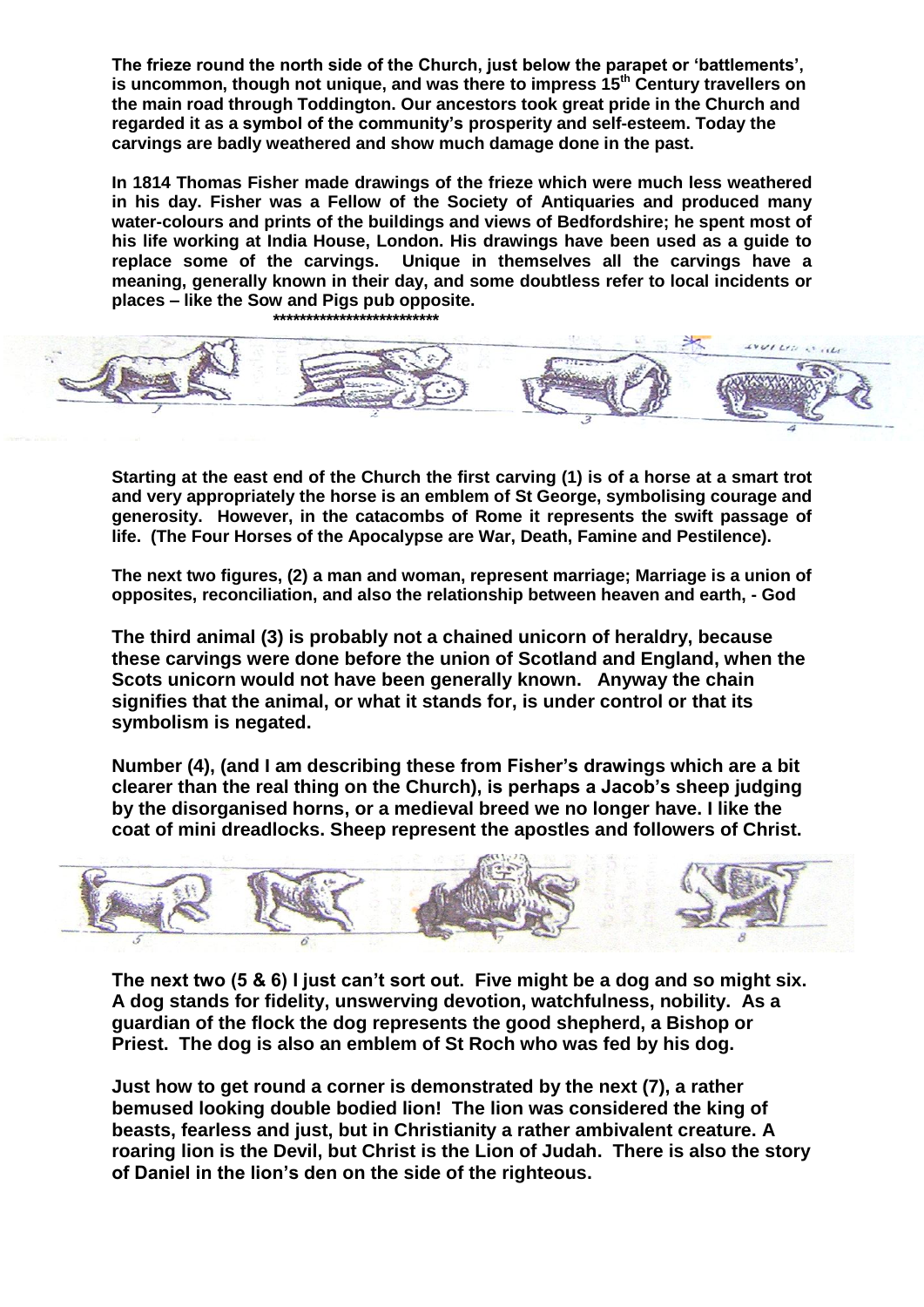**The next figure (8) is a Gryphon or Griffin, a fabulous beast half eagle half lion. The light of dawn and vigilance (eagle) combined with strength and courage (lion). A popular heraldic beast, which was on the Earl Strafford's arms (he was once Lord of the Manor)' - and is mirrored by another Pub next to the Church. In Christianity the Gryphon came to represent the spiritual and temporal power of the Pope.**



**Number (9) would seem to be two animals playing, though why the spotted one has no hind legs I can't make out. Perhaps what I take to be a tail is the remains of a leg.** 

**Next to them (10) is a cat, representing stealth, liberty and the splendours of the night. A black cat was the witches 'familiar', - evil and bringer of ill luck, though the opposite today! Black cats and dogs as witches' familiars are perhaps bringers of rain? - (it's raining cats and dogs)**

**The dragon (11) was originally a beneficial creature, a manifestation identified with the sky gods and also earthly ones; bringing fertilizing rain, which was beneficial, - though sometimes leading to the destructive forces of lightening and flood, - hence the destructive, savage and anti-human side of the dragon. However it is still generally regarded as a benign creature in the Far East. In Christianity it is equated with the serpent, the power of evil, the devil and the enemy of God. Subduers of dragons represent the victory of good over evil, light over darkness, knowledge over ignorance – St George.**

**A Dragon with a knot in its tail (which I think is what is meant here) represents the defeat of the Evil One, since like a scorpion, its power is in its tail.**

**Of the next two combined figures (12) it is difficult to say much. I think it might be two monkeys playing, representing impudence, inquisitiveness and mischief, which were doubtless also the attributes of many village children.** 



**The next carving (13) is probably a chained and muzzled bear. As it was equated with the devil, cruelty, evil and greed, the poor creature had a particularly rotten time.**

**A leopard with a helmet follows. (14) It probably represents a leopard crest as worn on a helmet. I wonder if it could represent someone locally?**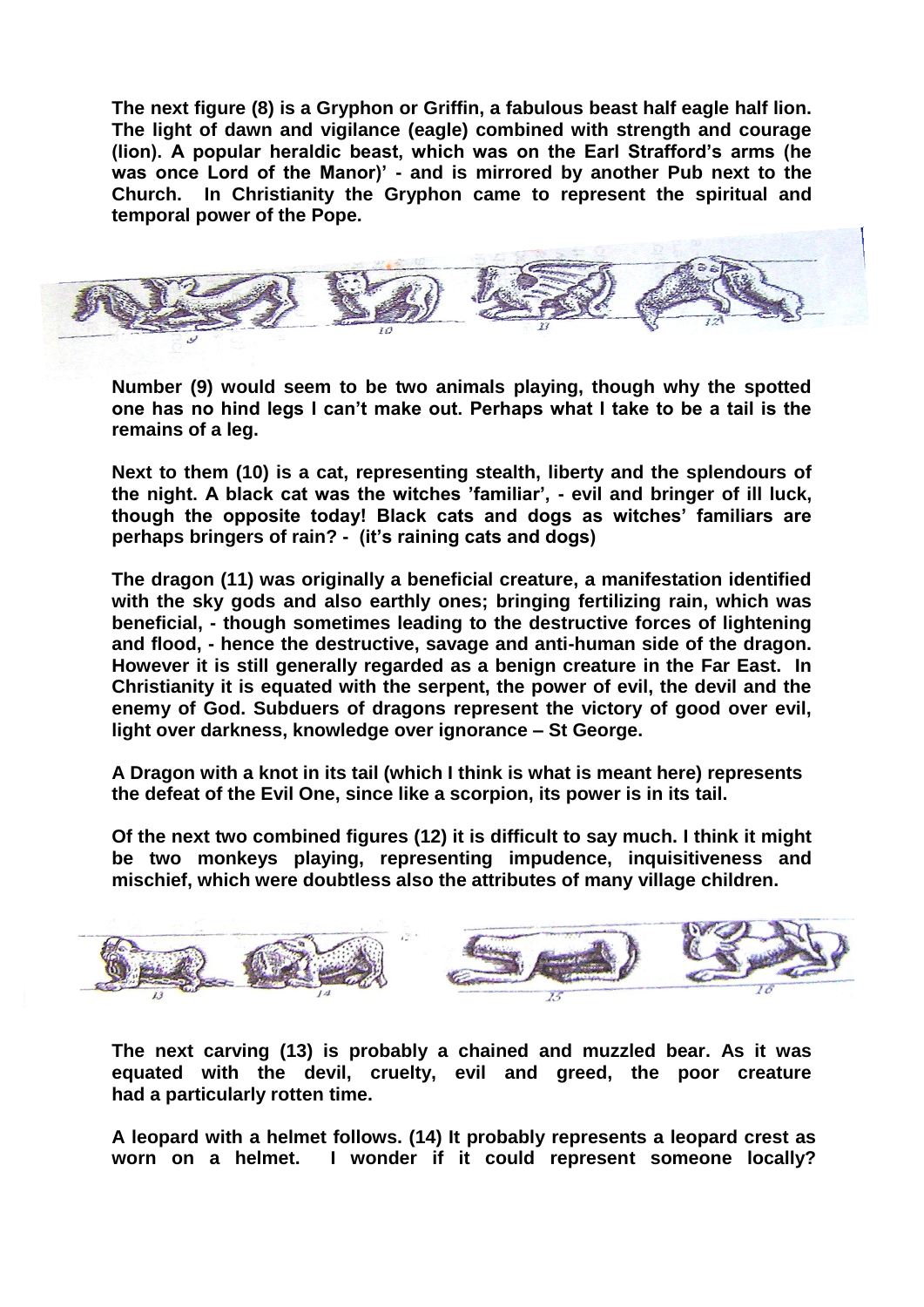**Crests were not as rigidly adhered to as arms. Anyway a leopard symbolises impetuosity and bravery.**

**15) A long neck and no head, the next creature could be almost any animal.**

**Number (16) is a cow or perhaps a goat; a cow comes later so I'll take this as a goat. To the Anglo-Saxons the goat was sacred to the Norse god Thor, and they drew his chariot, so I suppose that it was to be expected that the early Christians associated the goat with the devil. It is also equated with the masculine principle and lust**



**The mermaid with mirror (17) is a creature of chaos, neither one thing nor another, a creature to lure a sailor into disregarding the changeability of the seas – the primordial chaos of the oceans.**

**I like to think that number (18) depicts one of the builders of the church, the one who is always to be found in a quiet corner having a siesta.**

**(19) A spotted animal which might be another leopard; and then a goose (20). Wild geese are solar creatures which follow the sun south and return in the spring. Domestic geese are equated with the good housewife, protective of the home, and watchfulness. In fact they make excellent and noisy watchdogs, – geese that is!**



**I am puzzled by the next carving (21). It looks as though it might be intended as a saddled horse, but the hind leg resembles no animal I can think of. Horses after all were a common everyday sight in the 14th Century and all the other back legs in the frieze are about right, i.e. distorted, but almost right. I think that this could be a wooden horse perhaps associated with one of the many fairs held on The Green in those days; or perhaps even a local incident.**

**Next is a gap where the carving had totally disappeared even in Fisher's day (1814).** 

**(22)A hawk has brought down a heron or swan. Hawking was a popular sport of the aristocracy not really to obtain food (though they did eat swans, a rather earthy taste I believe) but to watch the thrilling spectacle of a small hawk diving out of the sun at perhaps 70 mile per hour to kill a much larger prey.**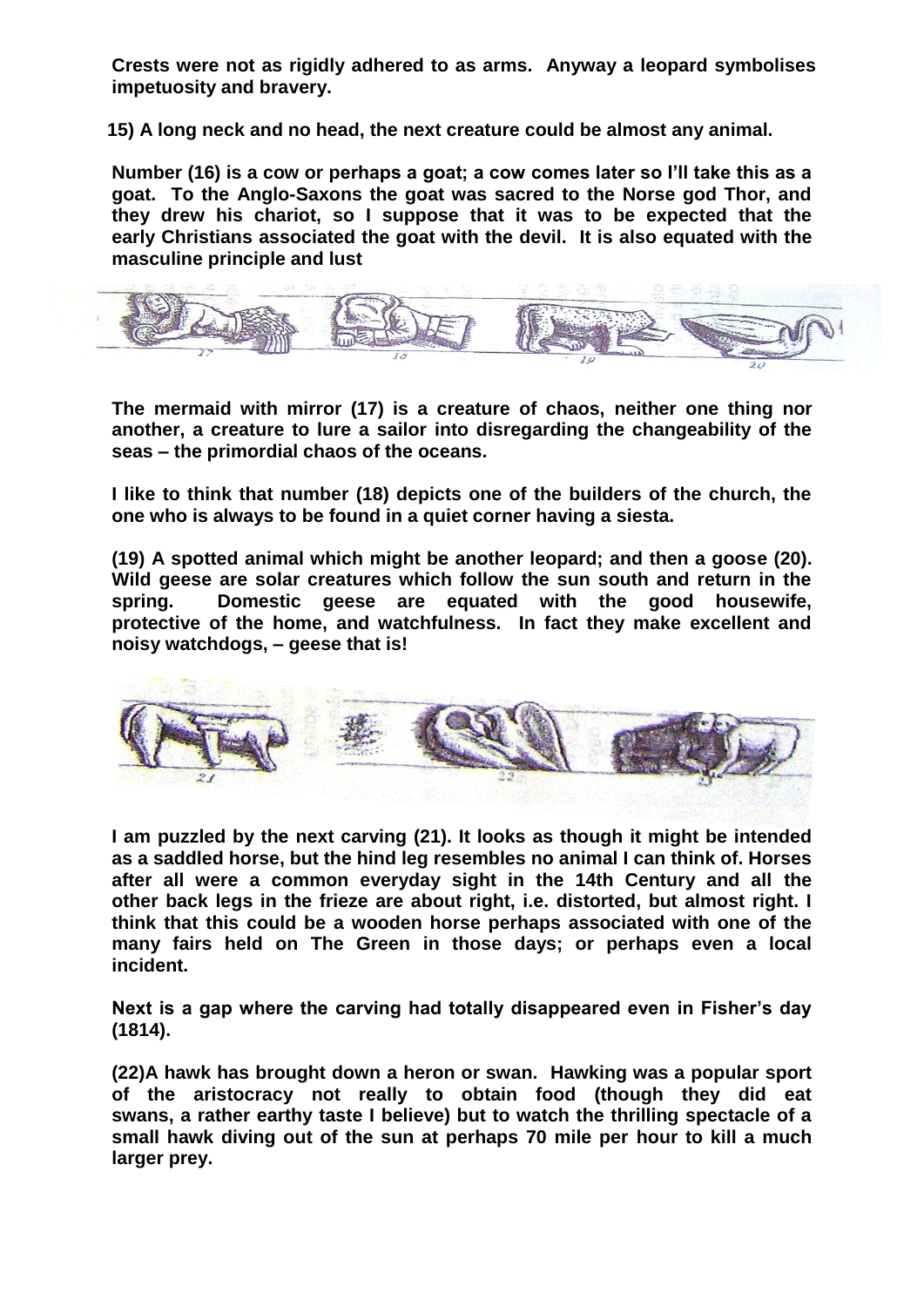**Like the eagle the hawk was a creature of the Sun who could gaze at it without harm or flinching, and was also a messenger of the gods. Another corner carving (23) follows. Two sheep I suppose, judging by the right hand animal in plus-fours. Sheep represent the flock of Christ (us) but can also represent "a blind and unintelligent following". A cynical combination.**



**(24) is a stag, which in Christianity represents solitude, purity of life, religious aspirations, piety. The stag is the emblem of several Saints including Julian the Hospitaller and the ancient Hospital of St John the Baptist (which was situated only yards away.)**



**The next drawing of the frieze (25), as it was in 1814 when Fisher drew it, is especially interesting. It has always been accepted as a sow and piglets, and the re-carved figure visible today is clearly that. The new carving was installed in1991 together with several others. The Pub across the road is thought to have inspired the original carving – or the other way round, as nobody is quite sure, as it is claimed that there has always been a Pub here of that name. In the past a female hog was called a sow and her young, pigs. The term piglet is comparatively modern.**

**Of the next pair (26) the figure on the right is playing a viol, a family of stringed instruments played with a bow. The violin family is similar but was not introduced until the 17th century, - further the violin family has four strings whereas viols have six with a different bow whose tension can be varied whilst playing.**

**The double bass is the only member of the viol family in general use today. The other more weathered figure of the pair is holding a bagpipe. Common throughout the country in the middle ages bagpipes did not at first have a drone pipe, and the sound was somewhere between an oboe and a clarinet. It was a popular instrument in Church music.**

**A phoenix (27) is next in the frieze (and was re-carved exactly like the original). It was a mythological bird that lived for four hundred years and then built a nest in which it burned itself to ashes. From the ashes a new bird would arise, thus in Christianity it represents the resurrection of the faithful. All over the** 



**Next the figures of two mermen (28) who are reputed to be exceptionally ugly; one reason no doubt why mermaids always hope to entrap a sailor!**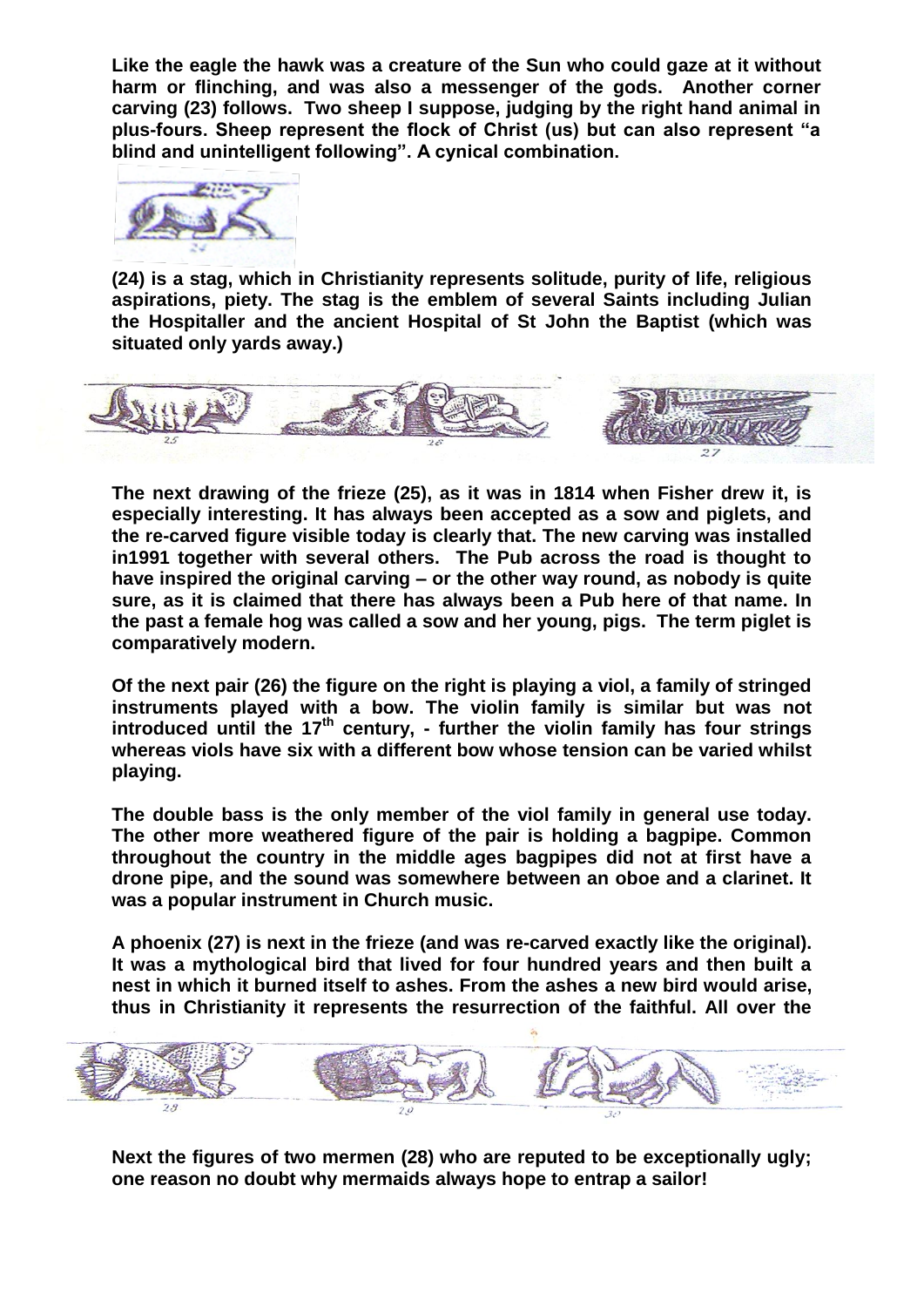**This is where the Church frieze begins to depart from Fisher's drawings of 1814. On the corner are two dogs in a play fight, (29) nicely re-carved and followed by a rabbit (30), turning on a fox. (Only a fox would have a tail like that). Then there are two new additions; a swan or goose (***see 20***), followed by a dog just before the rainwater down pipe. The rabbit turning on the fox represents the meek (rabbit) turning on craftiness, cunning and hypocrisy (fox) It might also be an actual observation locally. In the corner is a new carving of the Griffin, (as described at** *8***).**

**(30) The dog here (and mentioned before** *5***) has great symbolism as a keeper of boundaries, fidelity, watchfulness, and as guardian of the flock. The dog would accompany or represent the Good Shepherd, Bishop or Parish Priest. It is also the emblem of several saints including St Bernard and St Roch.**



**(31) The swan, often interchangeable with the goose, has already been mentioned (***20***) as well as the griffin (***8***). The swan is like the goose, a solar animal but also the bird of poets. Its dying song tells of the swans whiteness, purity and grace, and represents the Virgin Mary.**

**From Wentworth Chapel westward, the first figure (32) is definitely an animal and seems to have a tail, but without a head it might be almost anything, - and the object in front of it is not much help either.** 

**The next figure (33) is definitely human, possibly a naked female. In Christian art naked females are said to represent holy renunciation of worldly goods and penitence; or conversely, pagans, satanism or shamelessness. – Take your pick. Representing nakedness seems to have worried our medieval ancestors for in carvings you can often see that Adam and Eve are shown wearing what we would call 'body stocking', - as they would have worn these in the Miracle and Morality Plays of the day. This is especially clear in some of the fine carved corbels in Norwich Cathedral.**

**I am rather fond of the next figure (34) which represents the Wild Man of the Woods, akin to the Green Man, a guardian spirit of the forest, not to be feared so much as respected. Clothed in greenery he is often found accompanying troupes of Morris Dancers. His rugged staff is to chastise and chase away those who damage trees and woodlands.**



**(35) is another human figure, apparently with a shocking headache. Perhaps he has just been walloped by the Wild Man.**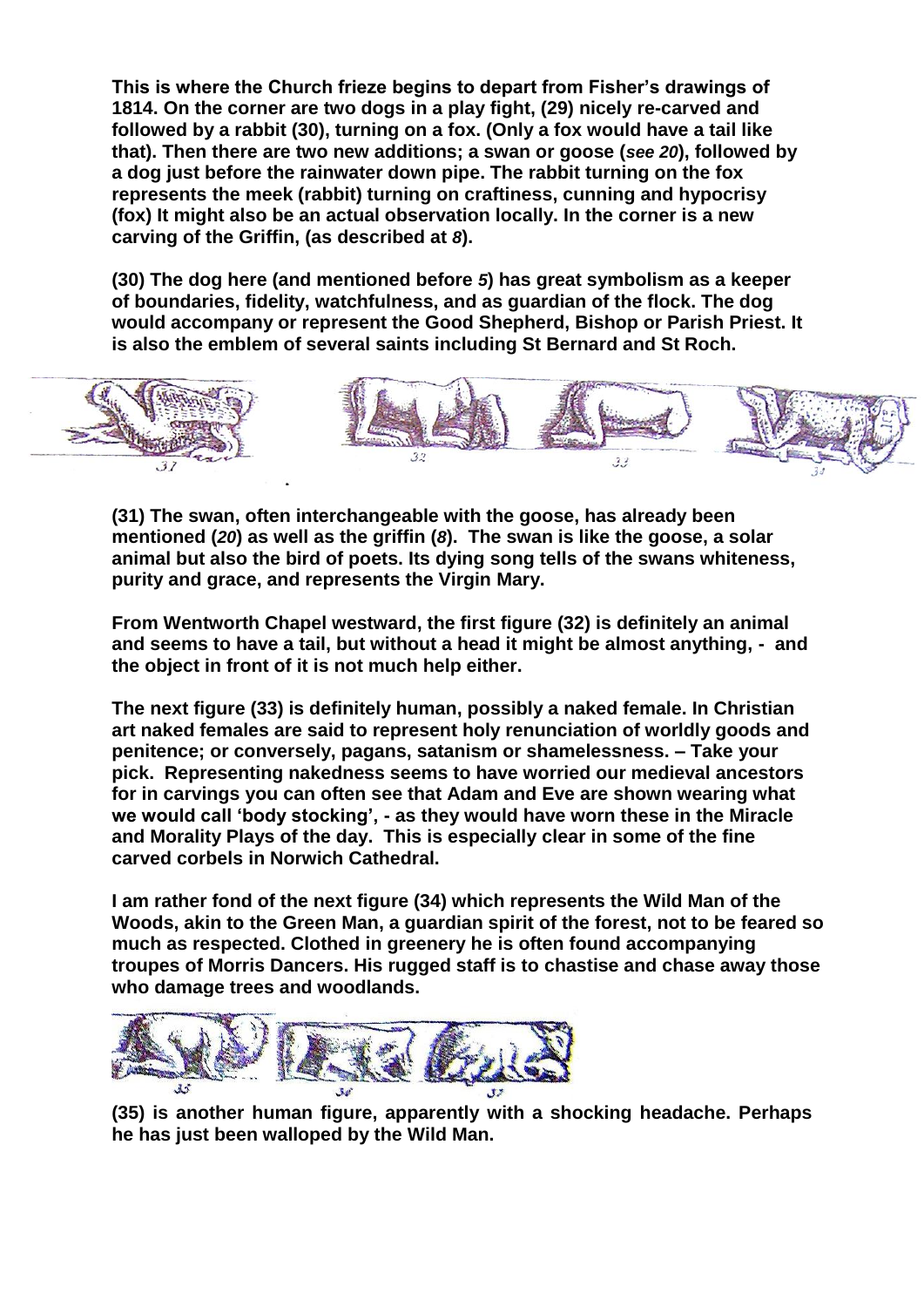**I am afraid that the next section of the Church frieze is rather dull. Not Fishers fault I am sure, but due to the weathering of the Totternhoe stone and possibly some vandalism as well. The first figure (36) has lost its head and is either a dog doing something that it really shouldn't on Church property, or it's suckling one of its young.** 

**The next figure (37) obviously has a young suckling, but what is the animal? The head looks like a sheep, but sheep don't have litters and the back end is rather odd too. Could it be a bushy tailed dog?** 



**The next carving (38) has the body of a pig but the head looks wrong, perhaps it was someone's over-fed lap-dog.** 



**Then comes (39) an animal carrying one of its young. Could it be a cat, a dog, or a fox?**

**I give up on the next one, (40), however - (41) the following figure is clearly a jester or fool. At Court the King was at the top of the social order and the Fool the very bottom, so the King represented order and the Fool chaos. Thus the Fool could do and say what he pleased, usually with impunity. The circus clown is today's fool who makes chaos of the simplest task. The figure of the jester or fool also represents the simple unthinking and ignorant person who "Knows not where he came from nor whence he is going and thus goes on blindly towards the abyss"**

**The hare or rabbit (42) is associated with the moon, when rabbits are most easily seen. These are both fertility symbols and related to rebirth and resurrection. A hare's foot is a specific against witchcraft although a hare is often seen as a companion of witches. (It seems that symbolism often goes by opposites). In Christian symbolism the hare and/or rabbit represent fecundity and lust; and at the same time their very defencelessness also represents those who put their complete trust in Christ.**



**The next carving (43) can't be a cow so it must be a bull, very much the male principle an all that this entails. The bull is also associated with the fertilizing**